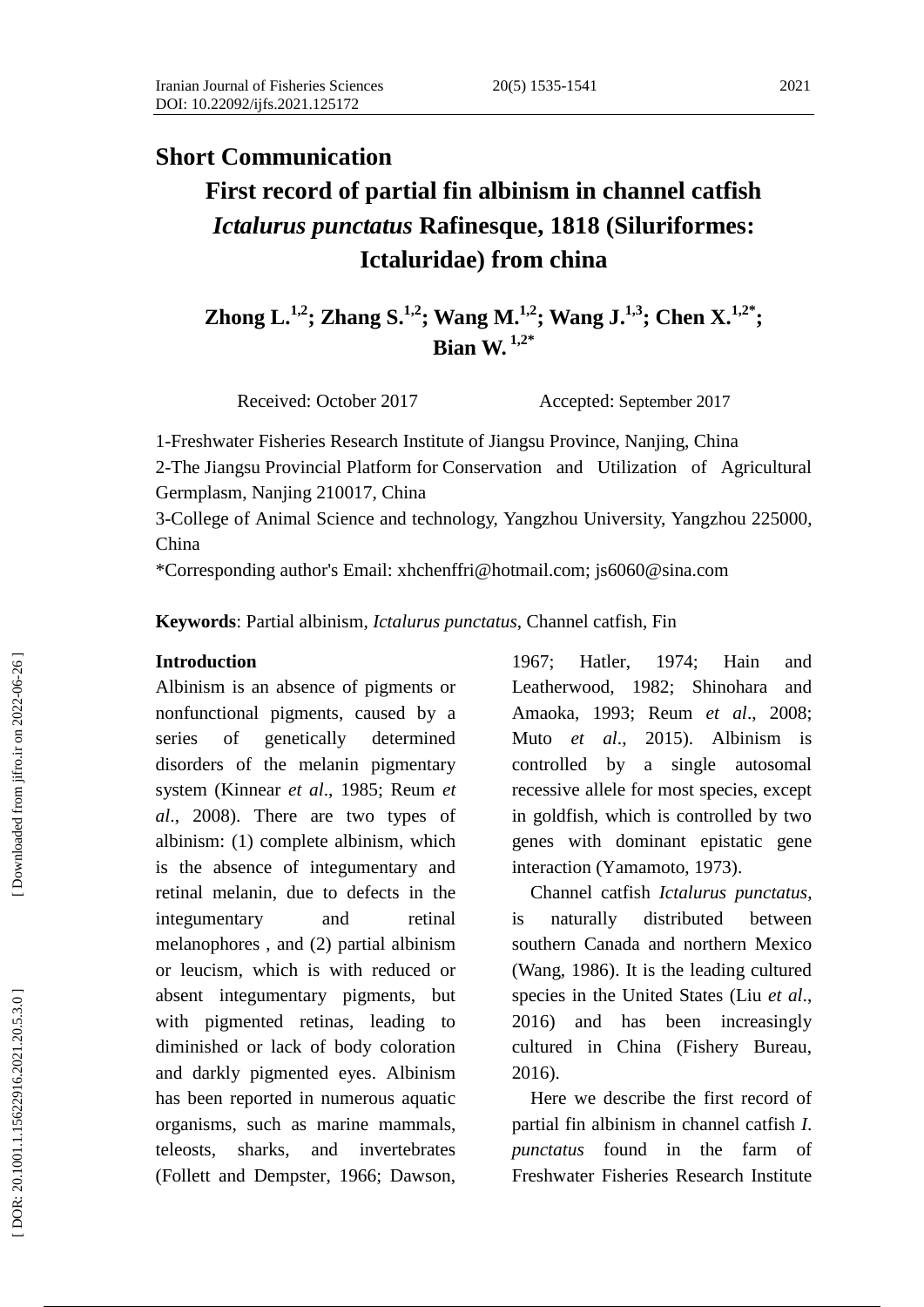of Jiangsu Province, China. Possible causes for the comparative rarity of anomaly are discussed.

## **Material s and methods**

In June 2017, two albino specimens of channel catfish was caught in the farm of National Genetic Breeding Center of Channel Catfish, Freshwater Fisheries Research Institute of Jiangsu Province located in Zhenjiang, China. Both albino specimens were four -years -old, which were individuals from the third generation population of a selective breeding program to improve the growth rate (Zhong *et al*., 2016). Total length (TL), and body weight were examined. The sex was determined by checking genital pore and genital papillae in the belly.

## **Results and discussion**

Two albino specimens were found from the third generation population of channel catfish. The first individual was an adult male of 587 mm total length (TL), and body weight of 3.65 kg, having a pinkish -yellow body. However, eyes of the specimen were normally pigmented, indicating a case of partial albinism (Fig. 1a). The second specimen was also an adult male, measuring 552 mm TL and weighing 3.10 kg. The entire body and eyes of the specimen were normally pigmented, while all fins except adipose [fin](file:///E:/Program%20Files/Youdao/Dict/7.2.0.0511/resultui/dict/) were partial albino with an irregular white [margins](file:///E:/Program%20Files/Youdao/Dict/7.2.0.0511/resultui/dict/) (Fig. 1b). Other morphological and meristic features of the two albino specimens were similar to normal channel catfish individuals.



**Figure 1: Two partial albino specimens of channel catfish. The first specimen ha s a pinkish -yellow body and dark eyes (A). The entire body and eyes of the second specimen are normally pigmented, but each fin (except adipose [fin\)](file:///E:/Program%20Files/Youdao/Dict/7.2.0.0511/resultui/dict/) was partial albino with an irregular white [margin](file:///E:/Program%20Files/Youdao/Dict/7.2.0.0511/resultui/dict/) (B) .**

Channel catfish is the primary aquaculture species in the United States. Albino specimens have been report in wild stocks of channel catfish from many localities (Aitken, 1937; Menzel, 1944, 1958; Brady *et al*., 1962;

Emmens and Axelrod, 1968). In hatchery populations, albino phenotypes of channel catfish were considerably increased (Nelson, 1959; Prather, 1961; Page and Andrews, 1975; Bondari, 1981). And comparisons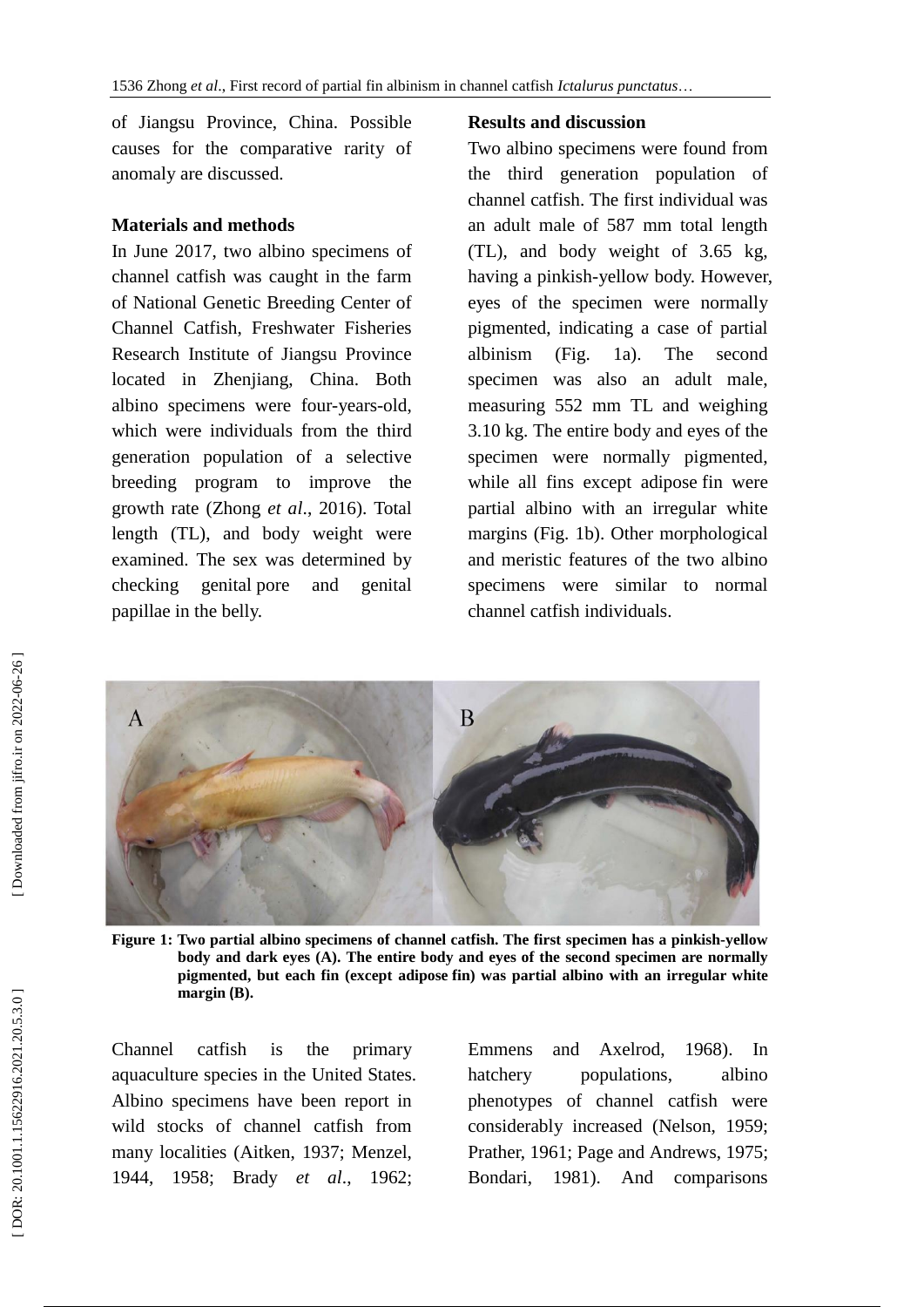between Albino and Normal Channel Catfish have been studied in many straits, such as production (Prather, 1961), growth (Hill , 1974; Page and Andrews, 1975; Bondari, 1984a, b), reproduction (Goudie *et al* ., 1992), quality (Heaton *et al*., 1973), Heat tolerance (Allen, 1968). All reported albino specimens of channel catfish had a pinkish body, which may contain some specimens with dark eyes. Partial albino specimens of channel catfish was only reported by Parker and Klar (1987), which have white strip or spots along the lateral line system. However, partial fin albinism has not been observed, even in any catfish up to now.

Albinism is generally the result of combinations of homozygous recessive mutations from pigmented parents, and in particular, albinos are often unable to synthesize tyrosine and melatonin hormones (Carden *et al*., 1998). The mutation occurs as a complete or incomplete elimination of the black pigmentation otherwise normally present on the skin, on the retina or other body parts. Previous studies using progeny testing suggested that albinism of channel catfish is also controlled by a recessive mutation impacting the color of the whole fish body (Bondari, 1981). A deletion in the Hermansky - Pudlak syndrome 4 (*Hps4*) gene demonstrated by GWAS analysis appears to be responsible for albinism in channel catfish (Li *et al*., 2017).

 Albinism in fishes is rare in wild, but common in reared fishes. It is suggested that albino specimens could face high risk of predation due to being conspicuous to predators (Sazima and

Pombal, 1986). Therefore, albino individuals in wild have little chance of survival to adulthood due to increased risk of predation. Reared fishes cultured in the farm meet much fewer predators. Meanwhile, reared fishes always have a small effective population size and favoring inbreeding. Therefore, the offspring are much easier to be homozygous recessive at albino locus.

By contrast, it seems that albinism may have less influence in feeding, growth and reproduction (Joseph, 1961; Sandoval -Castillo *et al*., 2006; Lipej *et al*., 2011; Ibrahim and Jawad, 2017). In channel catfish, several yield trials have been conducted to compare growth, survival, fecundity and reproductive performance of albino and normal individuals. However, the results is somewhat mixed, no definitive statements could be made (Tav e, 1994). The social consequences of albinism for catfish showed that albinism can be associated with lower aggressiveness and with reduced shoaling behavior preference (Slavík *et al*. 2015, 2016).

 Many studies have also reported environmental factors (Aritaki and Seikai, 2004), light intensity (Bolker and Hill, 2000), feeding during larval stages (Yamamoto *et al*., 1992; Kazanawa, 1993), the hormones (Tagawa and Aritaki, 2005) involved in body color anomalies. The incidence of albinism can be artificially increased in fish by exposing the eggs to heavy metals (Westerman and Birge, 1978) and may occur in fry originating from crosses in which adult specimens have been exposed to heavy metals (Oliveira and Foresti, 1996), as these metals have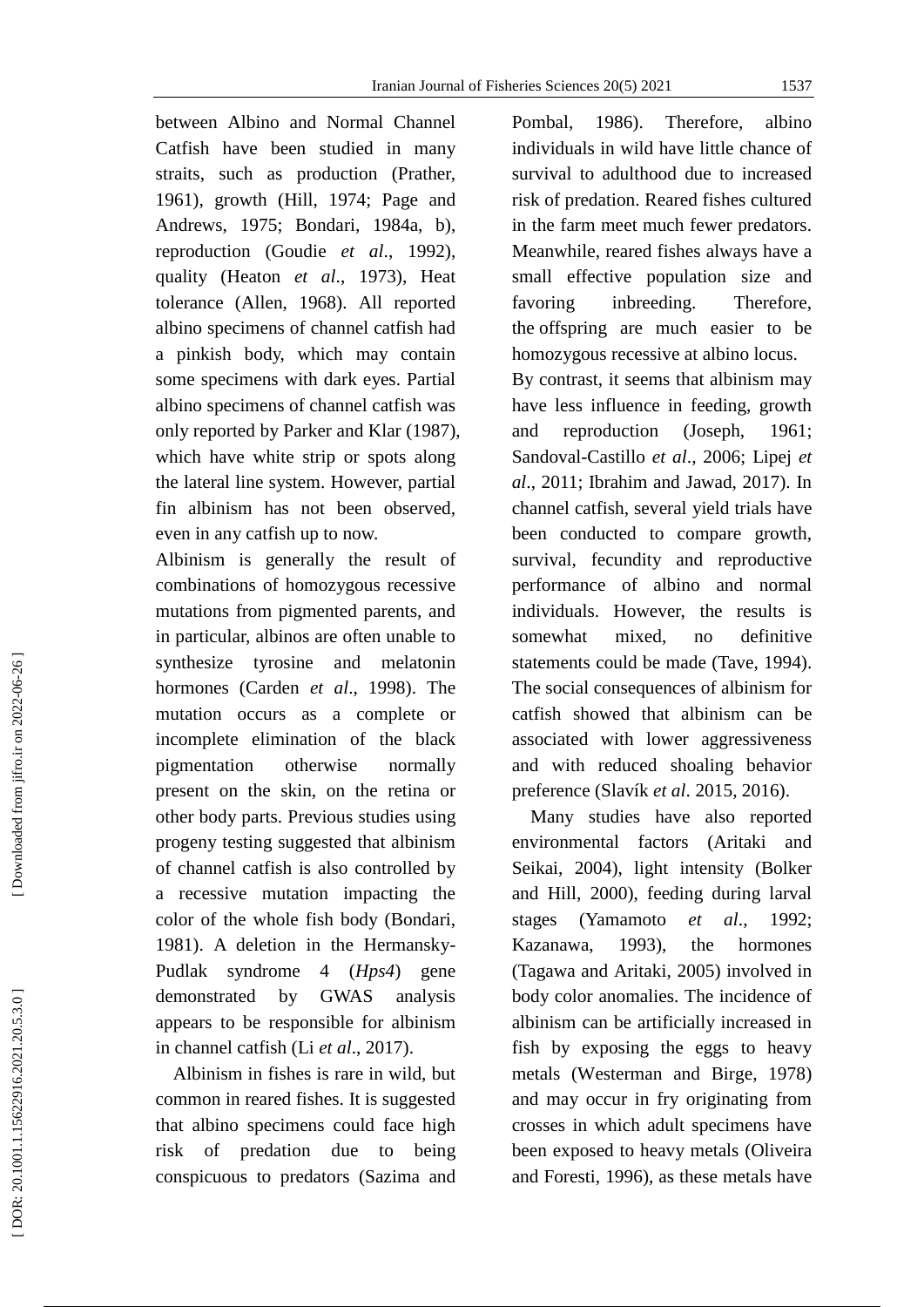the ability to create a genetic random alteration (Wakida-Kusunoki and Amador -del -Ángel, 2013). While partial albinism may result from certain obstruction in the process of gene expression, environmental conditions or pathogens. In the future, additional studies are necessary to evaluate the reason and inheritance of the special albinism.

#### **Acknowledgements**

This work was supported by China Agriculture Research System (CARS - 46), the Fund for Independent Innovation on Agriculture Science and Technology of Jiangsu Province  $[CX(15)1013]$ , and the project of human resources and social security of Jiangsu Province (2014 -NY-008).

### **References**

- **Aitken, W.W., 1937.** Albinism in *Ictalurus punctatus*. *Copeia*, 1937( **1**), 64.
- **Allen, K.O., 1968.** Heat tolerance of albino vs. normal channel catfish (*Ictalurus punctatus*). *Proceedings of the annual conference of the Southeastern Association of Game and Fish Commissioners*, 22, 267 - 270.
- **Aritaki, M. and Seikai, T., 2004.** Temperature effects on early development and occurrence of metamorphosis -related

morphological abnormalities in hatchery -reared brown sole *Pseudopleuronectes herzensteini*. *Aquaculture*, 240( **1 - 4**), 517 -530.

**Bolker, J.A. and Hill, C.R., 2000.**  Pigmentation development in hatchery reared flatfishes. *Journal of Fish Biology*, 56( **5**), 1029 -1052.

- **Bondari, K., 1981.** A study of abnormal characteristics of channel catfish and blue tilapia. *Proceedings of the Annual Conference of the Southeastern Association of Fish and Wildlife Agencies*, 35, 566 -578.
- **Bondari, K., 1984a.** Performance of albino and normal channel catfish (*Ictalurus punctatus*) in different water temperatures. *Aquaculture Research*, 15( **3**), 131 -140.
- **Bondari, K., 1984b.** Comparative performance of albino and normally pigmented channel catfish in tanks, cages, and ponds. *Aquaculture*, 37( **4**), 293 -301.
- **Brady, L.E.L., Hulsey, A.H. and Waston, M.E., 1962.** Pied channel catfish: a color mutation. *Proceedings of the Annual Conference of the Southeastern Association of Game and Fish Commissioners*, 16, 360 -361.
- **Carden, S.M., Boissy, R.E., Schoettker, P.J. and Good, W.V., 1998.** Albinism: modern molecular diagnosis. *British Journal of Ophthalmology*, 82( **2**), 189 -195.
- **Dawson, C.E., 1967.** Three new records of partial albinism in American heterostomata. *Transactions of the American Fisheries Society*, 96( **4**), 400 -404.
- **Emmens, C.W. and Axelrod, H.R., 1968.** Catfish. Neptune City, NJ: T.F.H. publications, Inc. pp. 1 -6.
- Fishery Bureau, M.O.A., 2016. China fishery statistical yearbook. Beijing: China Agricultural Press. pp. 30 -31 .
- **Follett, W.I. and Dempster, L.J., 1966.**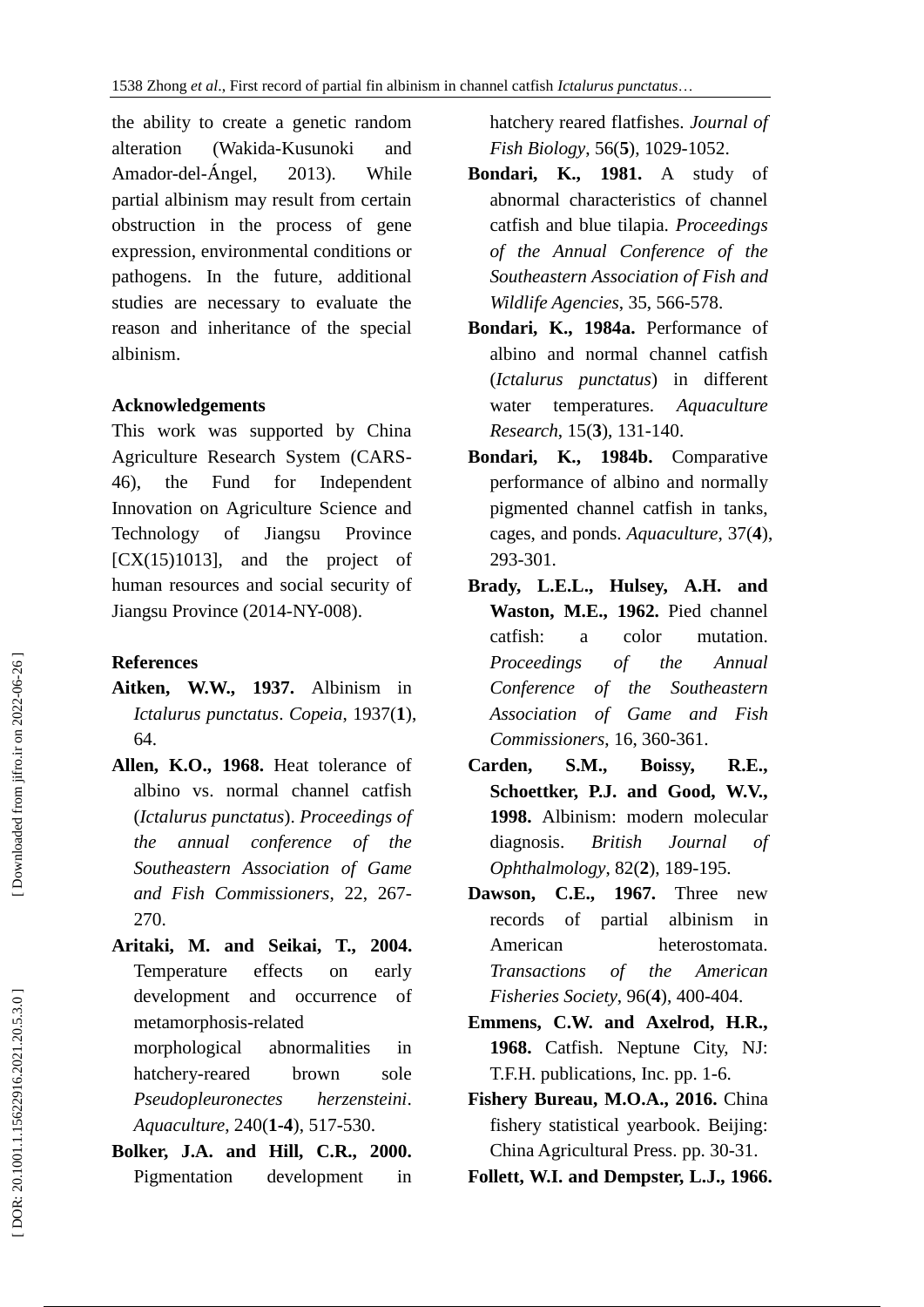Partial melanalbinism in an scorpaenid fish, *Sebastodes melanostomus* Eigenmann and Eigenmann, from Monterey Bay, California, with selected references to melanism and albinism in fishes. *The Wasmann Journal of Biology*, 24, 189 -198.

- **Goudie, C.A., Simco, B.A., Davis, K.B. and Parker, N.C., 1992.**  Reproductive performance of pigmented and albino female channel catfish induced to spawn with HCG or Ovaprim. *Journal of the World Aquaculture Society*, 23( **2**), 138 -145.
- **Hatler, D.F., 1974.** An albino cancer magister (Decapoda, Brachyura). *Crustaceana*, 27( **3**), 319 -320.
- **Hain, J.H.W. and Leatherwood, S., 1982.** Two sightings of white pilot whales, *Globicephala melaena*, and summarized records of anomalously white cetaceans. *[Journal of](http://xueshu.baidu.com/usercenter/data/journal?cmd=jump&wd=journaluri%3A%28e95417c2814a7d32%29%20%E3%80%8AJournal%20of%20Mammalogy%E3%80%8B&tn=SE_baiduxueshu_c1gjeupa&ie=utf-8&sc_f_para=sc_hilight%3Dpublish&sort=sc_cited)  [Mammalogy](http://xueshu.baidu.com/usercenter/data/journal?cmd=jump&wd=journaluri%3A%28e95417c2814a7d32%29%20%E3%80%8AJournal%20of%20Mammalogy%E3%80%8B&tn=SE_baiduxueshu_c1gjeupa&ie=utf-8&sc_f_para=sc_hilight%3Dpublish&sort=sc_cited)* , 63( **2**), 338 -343.
- **Heaton, E.K., Boggess, Jr. T.S., Worthington, R.E. and Hill, T.K., 1973.** Quality comparisons of albino and regular (gray) channel catfish. *Journal of Food Scienc e*, 38( **7**), 1194 -1196.
- **Hill, T.K., 1974.** Comparison of albino and normal channel catfish grown in cages in a pond. *Proceedings of the annual conference of the Southeastern Association of Game and Fish Commissioners*, 28, 231 - 235.
- **Ibrahim, M. and Jawad, L.A., 2017.**  First records of albinism and dorsal fin anomaly cases in two fish species Collected from Jubail Vicinity,

Arabian Gulf, Saudi Arabia. *International Journal of Marine Science* , 7( **4**), 31 -36.

- **Joseph, E., 1961.** An albino cownose ray, *Rhinoptera bonasus* (Mitchill) from Chesapeake Bay. *Copeia*, 1961( **4**), 482 -483.
- **Kazanawa, A., 1993.** Nutritional mechanisms involved in the occurrence of abnormal pigmentation in hatchery-reared flatfish. *Journal of the World Aquaculture Society,* 24( **2**), 162 -166.
- **Kinnear, P.E.P. Jay, B.B. and Witkop, C.J.C. , 1985.** Albinism. *Survey of Ophthalmology* , 30( **2**), 75 -101.
- **Li, Y., Xin, G., Bao, L., Elaswad, A., Huggins, K.W., Dunham, R. and Liu, Z.J., 2017.** A deletion in the Hermansky–Pudlak syndrome 4 (*Hps4*) gene appears to be responsible for albinism in channel catfish. *Molecular Genetics and Genomics*, 292( **3**), 663 -670.
- **Lipej, L., Mavric, B., Ziza, V. and Capapé, C. , 2011.** First cases of albinism recorded in the marble electric ray *Torpedo marmorata* (Chondrichthyes: Torpedinidae). *Cahiers de Biologie Marine*, 52( **3**), 261 -267.
- **Liu, Z.J., Liu, S.K., Yao, J., Bao, L.S., Zhang, J.R., Li, Y., Jiang, C., Sun, L.Y., Wang, R.J., Zhang, Y., Zhou, T., Zeng, Q.F., Fu, Q., Gao, S., Li, N., Koren, S., Jiang, Y.L., Zimin, A., Xu, P., Phillippy, A.M., Geng, X., Song, L., Sun, F.Y., Li, C., Wang, X.Z., Chen, A.L., Jin, Y.L., Yuan, Z.H., Yang, Y.J., Tan, S.X., Peatman, E., Lu, J.G., Qin, Z.K., Dunham, R., Li, Z.X., Sonstegard,**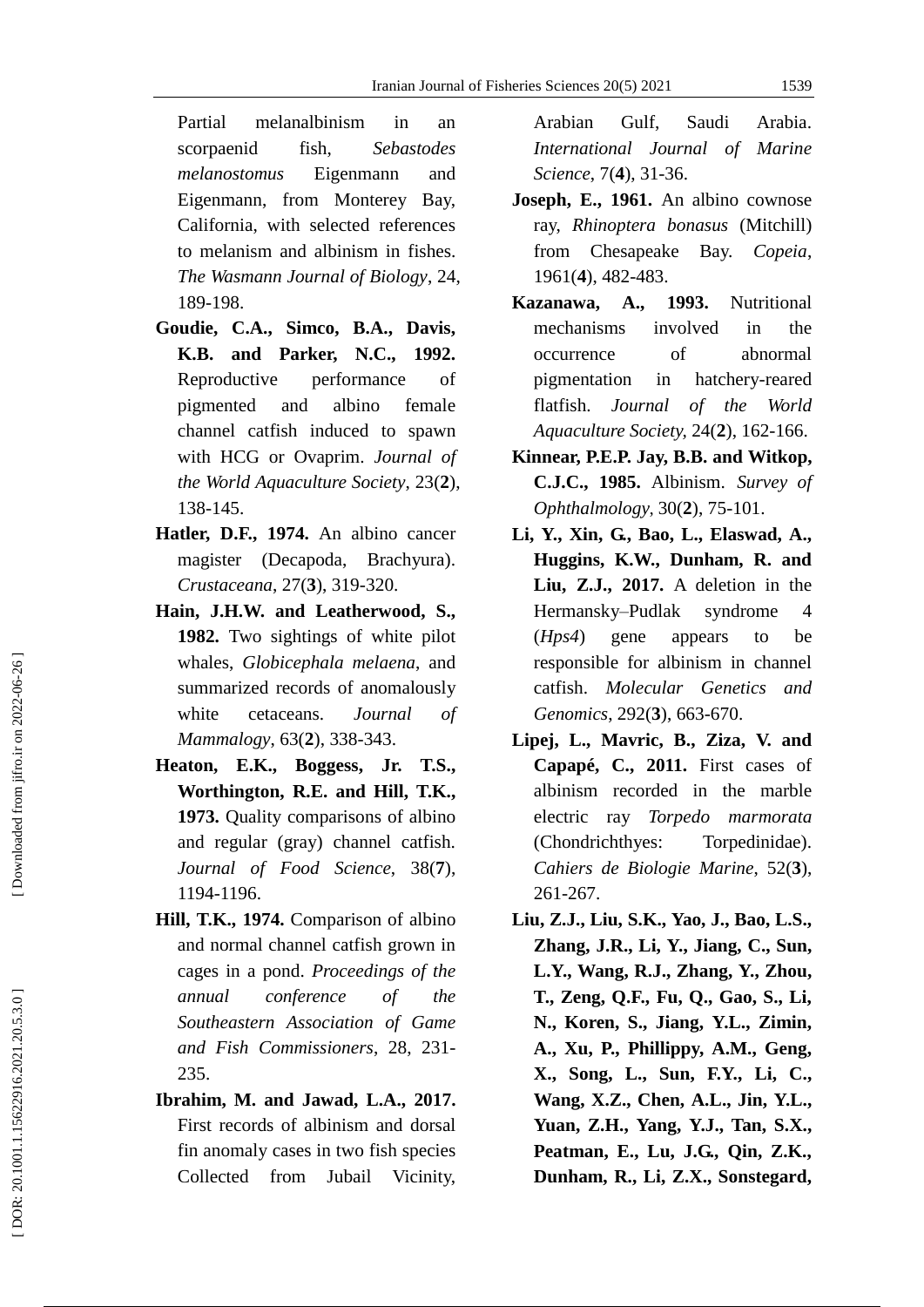**T., Feng, J.B., Danzmann, R.G., Schroeder, S., Scheffler, B., Duke, M.V., Ballard, L., Kucuktas, H., [Kaltenboeck,](http://pubmedcentralcanada.ca/pmcc/solr?term=author:\(Ludmilla%20Kaltenboeck\)) L., Liu, H.X., Armbruster, J., Xie, Y.J., Kirby, M.L., Tian, Y., Flanagan, M.E., Mu, W.J. and Waldbieser, G.C., 2016.** The channel catfish genome sequence provides insights into the evolution of scale formation in teleosts. *Nature Communications*, 7, 11757.

- **Menzel, R.W., 1944.** Albino catfish in Virginia. *Copeia*, 1950( **2**), 149.
- **Menzel, R.W., 1958.** Further notes on the albino catfish. *Journal of Heredity*, 49( **6**), 284 -293.
- **Muto, N., Takayama, K. and Kai, Y., 2015.** First record of abnormal body coloration in a rockfish *Sebastes trivittatus* (Scorpaenoidei: Sebastidae). *Ichthyological Research*, 63( **1**), 197 -199.
- **Nelson, B.A., 1959.** Progress report on golden catfish. *Proceedings of the annual conference of the Southeastern Association of Game and Fish Commissioners*, 12, 75 -78.
- **Oliveira, C. and Foresti, F., 1996.** Albinism in the banded knifefish, *Gymnotus carapo*. *Tropical Fish Hobbyist*, 44, 92 -96.
- **Page, J.W. and Andrews, J.W., 1975.** Effects of light intensity and photoperiod on growth of normally pigmented and albino channel catfish. *North American Journal of Aquaculture*, 37( **3**), 121 -122.
- **Parker, N.C. and Klar, G.T., 1987.** Depigmented skin lesions (stripedness) in channel catfish (*Ictalurus punctatus*). *Aquaculture*,

60( **2**), 117 -120.

- **Prather, E.E., 1961.** A comparison of production of albino and normal channel catfish. *Proceedings of the annual conference of the Southeastern Association of Game and Fish Commissioners* , 15, 302 - 303.
- **Reum, J.C.P., Paulsen, C.E., Pietsch, T.W. and Parker -Stetter, S.L., 2008.**  First record of an albino chimaeriform fishes, *Hydrolagus colliei*. *Northwestern Naturalist* , 89( **1**), 60 -62.
- **Sandoval -Castillo, J., Mariano - Melendez, E. and Villavicencio - Garayzar, C., 2006.** New records of albinism in two elasmobranchs: the tiger shark *Galeocerdo cuvier* and the giant electric ray *Narcine entemedor*. *Cybium*, 30( **2**), 191 -192.
- **Sazima, I. and Pombal, J.P.Jr., 1986.**  Um albino de *Rhamdella minuta*, comnotas sobre seu comportamento (Osteichthys, Pimelodidae). *Revista Brasileira de Biologia*, 46( **2**), 377 - 381.
- **Slavík, O., Horký, P. and Maciak, M., 2015.** Ostracism of an albino individual by a group of pigmented catfish. *PLoS ONE*, 10( **5**), e0128279.
- **Slavík, O., Horký, P. and Wackermannová, M., 2016.** How does agonistic behavior differ in albino and pigmented fish? *PeerJ*, 4, e1937.
- **Shinohara, G. and Amaoka, K., 1993.** Albino specimen of *Sebastolobus macrochir* collected from off the Shimokita Peninsula, Northern Japan. *Japanese Journal of Ichthyology* , 39( **4**), 395 -397.